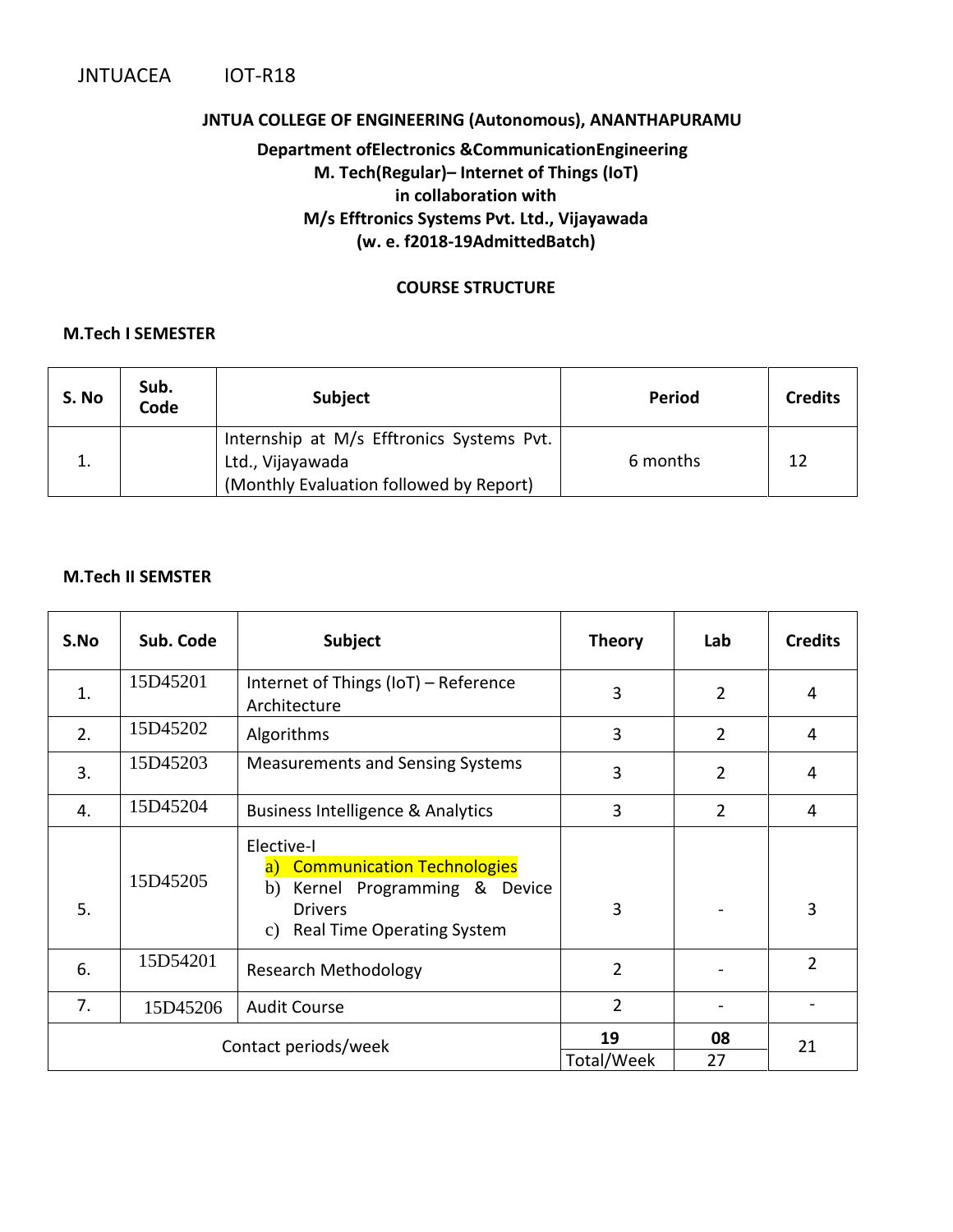### **M. Tech III SEMSTER**

| S. No                | Sub. Code | Subject                                                                                                               | <b>Theory</b>  | Lab            | <b>Credits</b> |
|----------------------|-----------|-----------------------------------------------------------------------------------------------------------------------|----------------|----------------|----------------|
| 1.                   | 15D45301  | Service Oriented Architecture - SOA<br>(Event-Driven Model)                                                           | 3              | $\overline{2}$ | $\overline{4}$ |
| 2.                   | 15D45302  | &<br>(ML)<br>Artificial<br>Machine Learning<br>Intelligence (AI)                                                      | 3              | $\overline{2}$ | $\overline{4}$ |
| 3.                   | 15D45303  | <b>Simulation &amp; Modelling</b>                                                                                     | 3              | 2              | $\overline{4}$ |
| 4.                   | 15D45304  | Digital Twin - Design, Build, Operate                                                                                 | 3              | 2              | $\overline{4}$ |
| 5.                   | 15D45305  | Elective-II<br><b>Business Systems</b><br>a)<br>JTAG & Boundary scan<br>b)<br><b>Fog Computing</b><br>$\mathcal{C}$ ) | 3              |                | 3              |
| 6.                   | 15D45306  | <b>Audit Course</b>                                                                                                   | $\overline{2}$ |                |                |
| Contact periods/week |           | 17                                                                                                                    | 08             | 19             |                |
|                      |           | Total/Week                                                                                                            | 25             |                |                |

#### **M.Tech IV SEMSTER**

| S. No | Sub.<br>Code | <b>Subject</b>                                                                                                   | Period   | <b>Credits</b> |
|-------|--------------|------------------------------------------------------------------------------------------------------------------|----------|----------------|
|       |              | Industrial Project at M/s Efftronics Systems<br>Pvt. Ltd., Vijayawada<br>(Monthly Evaluation followed by Report) | 6 months | 16             |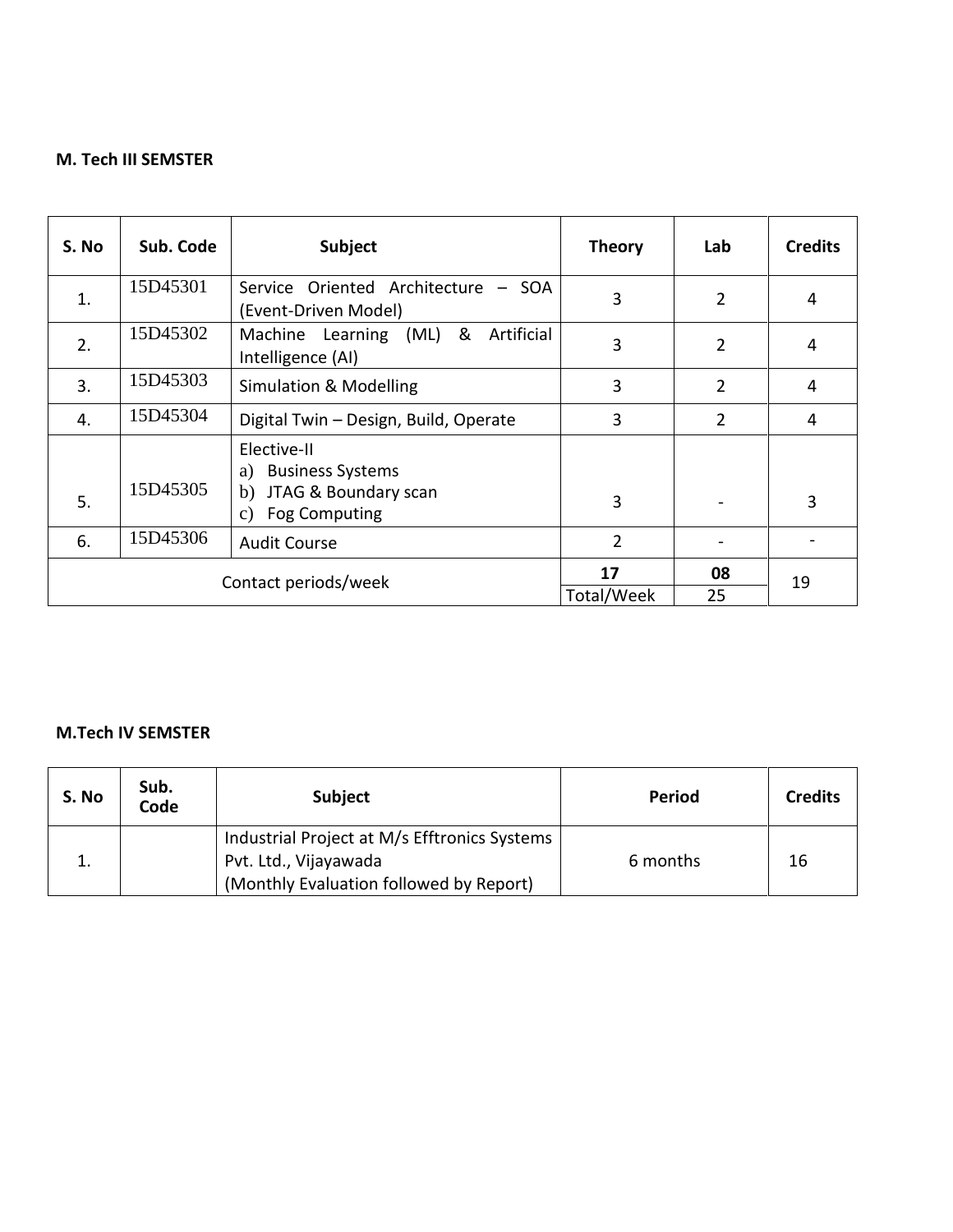# **Internet of Things (IoT) – Reference Architecture**

| Objective              | To make student to understand IoT architecture and build IoT devices using sensing, actuation, processing, and<br>communication                                                                                                                                                                                                                                                                                                                                                                                                                         |
|------------------------|---------------------------------------------------------------------------------------------------------------------------------------------------------------------------------------------------------------------------------------------------------------------------------------------------------------------------------------------------------------------------------------------------------------------------------------------------------------------------------------------------------------------------------------------------------|
| <b>Outcomes</b>        | Understand IoT architecture and build prototypes                                                                                                                                                                                                                                                                                                                                                                                                                                                                                                        |
| <b>Pre-Requisites</b>  | Basics of microprocessors, controllers, programming                                                                                                                                                                                                                                                                                                                                                                                                                                                                                                     |
| Unit-1                 | IoT Overview: Introduction to Internet of Things (IoT) - Sense, Communicate, Analyze and ACT,<br>IOT Reference architecture - Sensors, Devices, Controllers, Connectivity, Data processing,<br>Identity and Access, Data management and Analytics, Applications, Data privacy and security,<br>standardization and regulatory limitations. Technology and business drivers, Trends and<br>implications                                                                                                                                                  |
| Unit-2                 | <b>Sense</b><br>Fundamentals of Data Acquisition and digitilization, Analog and digital data acquisition,<br>Sampling, Time avergaing, Static and dynamic characteristics, placement of sensors, Calibration<br>and types of calibrations<br>Communication<br>Fundamentals of communication, Signal Types and its characteristics, Data Transmission Types,<br>Communication Techniques, Data Transmission Modes, Network Topologies and its<br>applications, Communication packets - Header, Footer, Record Length, Integrity check<br>(Checksum, CRC) |
| Unit-3                 | <b>IoT communication technologies and Protocols:</b><br>Internet and Web layering, Introduction to wired and wireless communicaton technologies for<br>IoT, Edge connectivity and IoT protocols - MQTT, MQTT-SN, Constrained Application Protocol (CoAP),<br>STOMP, AMQP, Comparison of protocols, Wireless sensor networks                                                                                                                                                                                                                             |
| Unit-4                 | IoT Reliability, Security, Privacy and Governance<br>Robustness and Reliability: Characteristics and reliability issues, addressing reliability<br>Security and Privacy: Concepts, security overview, frameworks and privacy in IoT networks<br><b>IoT Governance Models and Issues</b>                                                                                                                                                                                                                                                                 |
| Unit-5                 | <b>IoT Platform and Applications</b><br>Thingworx IoT Platform - Architecture overview, Connecting various sources, Modeling the<br>System, Building Analytical Logics, Notifications and Interactions<br>Case Studies: Air Quality MOnitoring, Smart Farming, Smart Parking and Smart Home                                                                                                                                                                                                                                                             |
| <b>Text Books</b>      | 1. Internet of Things: Principles and Paradigms - Rajkumar Buyya, Amir Vahid Dastjerdi<br>2. Internet of Things for Architects: Architecting IoT solutions - Perry Lea                                                                                                                                                                                                                                                                                                                                                                                  |
| <b>Reference Books</b> | 1. Internet of Thing and Data Analytics Handbook - Hwaiyu Geng<br>2. Internet-of-Things (IoT) Systems: Architectures, Algorithms, Methodologies - Dimitrios Serpanos, Marilyn Wolf<br>3. Internet of Things Reference Architecture - White paper - Cisco.<br>4. PTC University - https://www.ptcu.com/                                                                                                                                                                                                                                                  |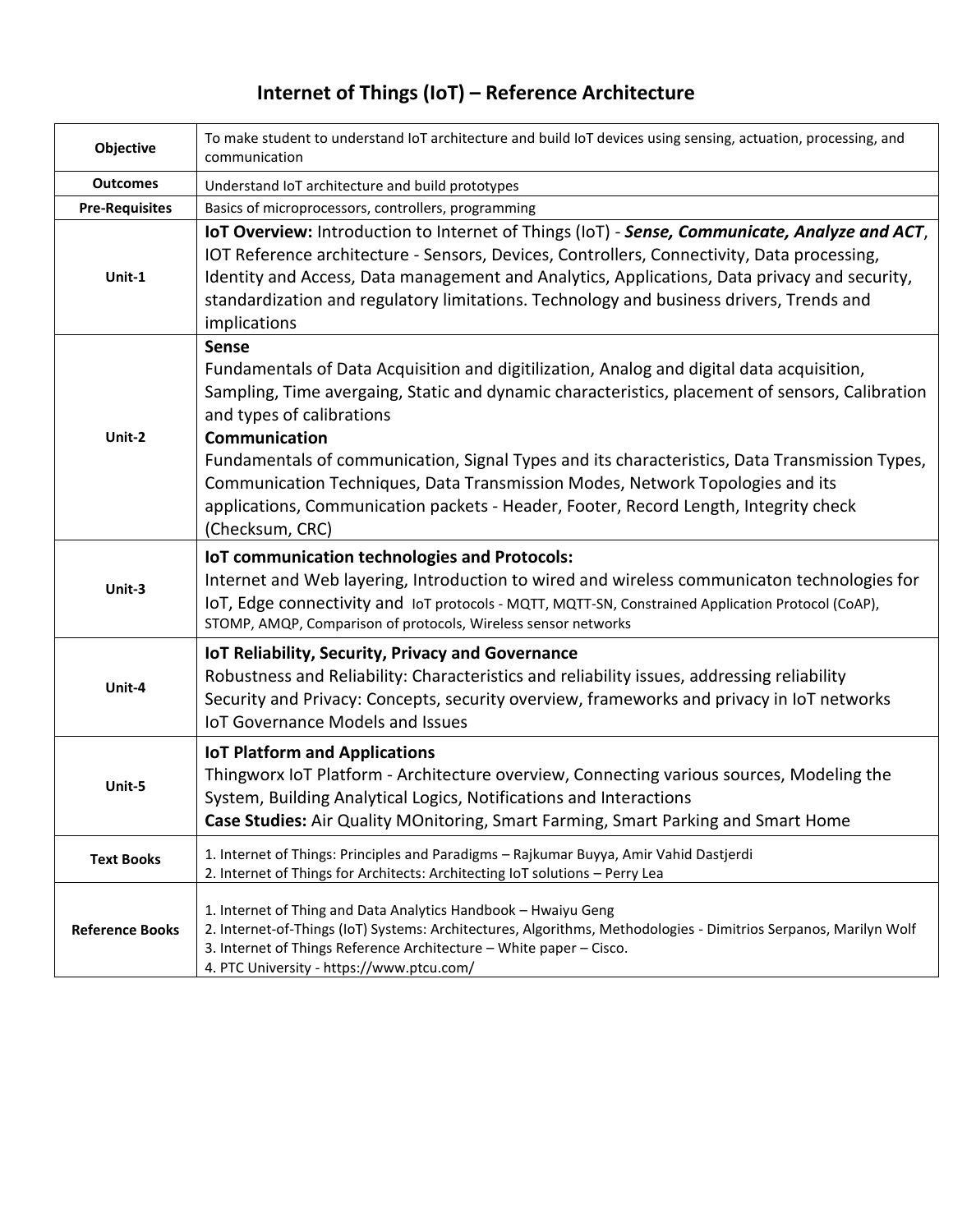## **Algorithms**

| Objective          | Acquire knowledge on: Searching, sorting and various computational algorithms                                                                                                                                                                                                                                                                                                                     |
|--------------------|---------------------------------------------------------------------------------------------------------------------------------------------------------------------------------------------------------------------------------------------------------------------------------------------------------------------------------------------------------------------------------------------------|
| <b>Outcomes</b>    | 1. Building Algorithms<br>2. Perform multithreaded computations                                                                                                                                                                                                                                                                                                                                   |
| <b>Perquisites</b> | Basics computer, number systems, C programming language                                                                                                                                                                                                                                                                                                                                           |
| Unit-1             | Role of Algorithms in Computing: Algorithms, Algorithms as a technology<br>Deriving Functions: Defining relationship between variables, formulating relationships<br>Digital Building Blocks: Combinational and Sequential Logics, Synthesis<br>Data Structures: Unions, structures, Stacks, queues, linked lists, pointers and objects, Array<br>Manuplations, Format translations, Lookuptables |
| Unit-2             | Searching Techniques: Linear Search, Binary Search & applications<br>Sorting: Bubble Sort, Selection Sort, Insertion Sort, Quick Sort, Merge Sort, Heap sort, Sorting<br>in Linear time                                                                                                                                                                                                           |
| Unit-3             | Dynamic Programming: Rod cutting, matrix-chain multiplication, elements of dynamic<br>programming, longest common subsequence, optimal binary search trees<br>Greedy Algorithms: An activity-selection problem, Elements of the greedy strategy, Matroids<br>and greedy methods                                                                                                                   |
| Unit-4             | Elementary Graph Algorithms: Representations of graphs, Breadth-first search, Depth-first<br>search, Topological sort<br>Minimum spanning trees: Growing a minimum spanning tree, The algorithms of Kruskal and<br>Prim<br>Single-Source Shortest Paths: The Bellman-Ford algorithm, Single-source shortest paths in<br>directed acyclic graphs, Dijkstra's algorithm                             |
| Unit-5             | Multithreaded algorithms: Basics, matrix multiplication, merge sort<br>Approximation Algorithms: The vertex-cover problem, The traveling-salesman problem, The<br>set-covering problem, Randomization and linear programming                                                                                                                                                                      |
| <b>Textbooks</b>   | 1. Introduction to algorithms - Cormen, Leiserson, Rivest, Stein<br>2. Graphs, Networks and Algorithms - Dieter Jungnickel                                                                                                                                                                                                                                                                        |
| <b>References</b>  | 1. Programming in C- Balguruswamy<br>2. Let us C-Yashwant Kanetkar.                                                                                                                                                                                                                                                                                                                               |

## **Measurements and Sensing Systems**

| <b>Objective</b>      | To make student to acquire the knowledge on types of sensors/transducers, working principles, selection<br>procedure, applications of sensing systems                                                                                                                                |
|-----------------------|--------------------------------------------------------------------------------------------------------------------------------------------------------------------------------------------------------------------------------------------------------------------------------------|
| <b>Outcomes</b>       | 1. Select a sensor/sensing systems for a requirement<br>2. Able to test, install and collect the data from a group of sensors.<br>3. Able to derive sensor based solution for different applications.                                                                                |
| <b>Pre-Requisites</b> | Basic Knowledge on units and dimensions, Mechanics: motion, work and energy. Thermodynamics: Heat Transfer<br>mechanisms, specific heat, latent heat. Optics: Properties of light, Principles of Measurements, Dynamic and<br>static characteristics, basic knowledge on calibration |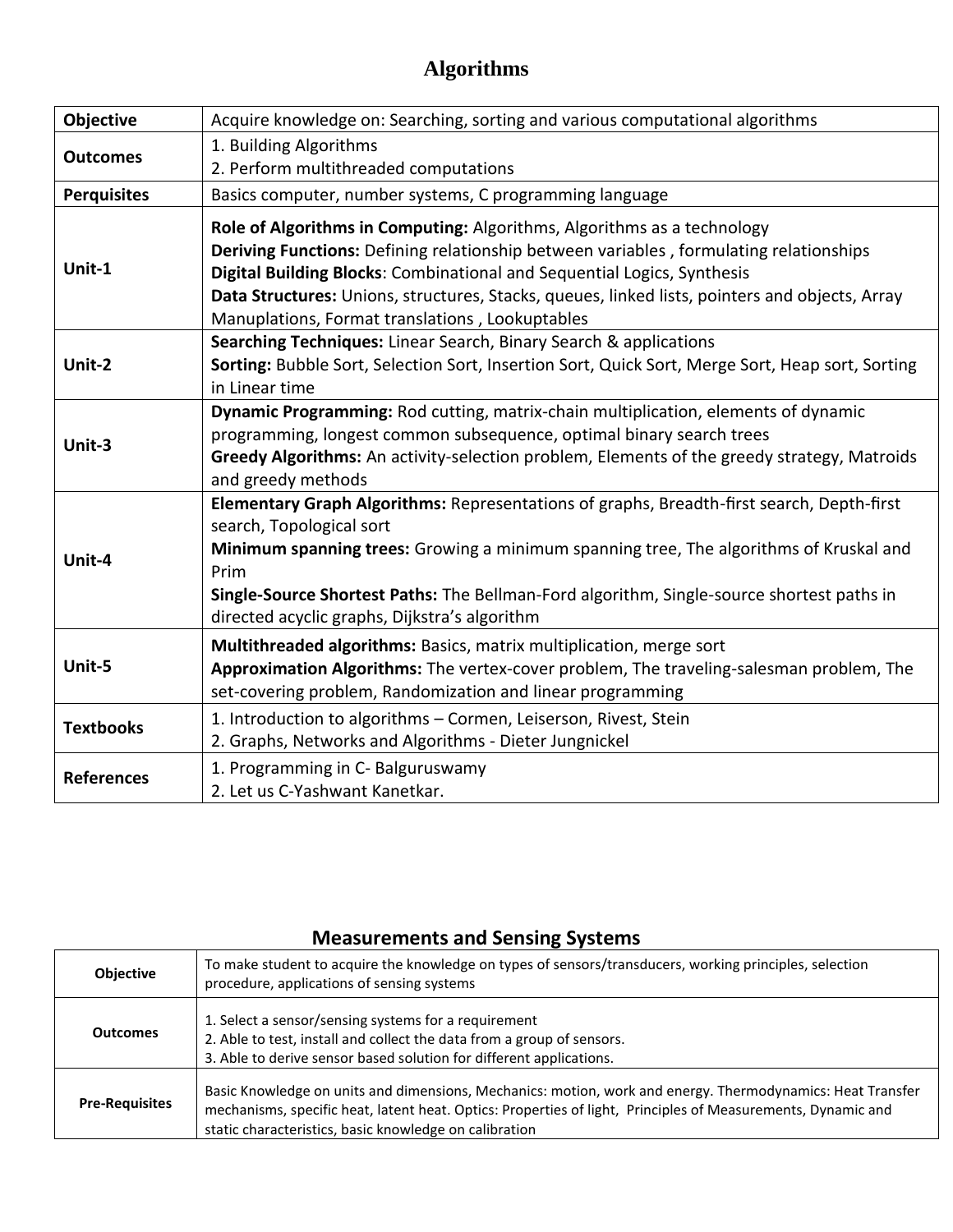| Unit-1                 | <b>Introduction to Measurement:</b> Measurement units, applications, elements, choosing<br>appropriate measuring instruments.<br>Instrument Types and Performance Characteristics: Review of instrument types, Static                                                                                                                                                                                                                                                                                                                                                                                                                                                                                                                                                                                                                                                              |
|------------------------|------------------------------------------------------------------------------------------------------------------------------------------------------------------------------------------------------------------------------------------------------------------------------------------------------------------------------------------------------------------------------------------------------------------------------------------------------------------------------------------------------------------------------------------------------------------------------------------------------------------------------------------------------------------------------------------------------------------------------------------------------------------------------------------------------------------------------------------------------------------------------------|
| Unit-2                 | characteristics, dynamic characteristics, necessity for calibration.<br>Errors During the Measurement process: Sources of systematic error, reduction and<br>quantification of systematic errors, random errors, aggregation of measurement system errors.<br>Calibration: Principles of calibration, control of calibration environment, calibration chain,<br>traceability and records.                                                                                                                                                                                                                                                                                                                                                                                                                                                                                          |
| Unit-3                 | Temperature Sensors: Thermoresistive, Resistance Temperature Detectors, Silicon Resistive,<br>Thermistors, Semiconductor, Optical, Acoustic, Piezoelectric<br>Humidity and Moisture Sensors: Capacitive, Electrical Conductivity, Thermal Conductivity,<br>Optical Hygrometer, Time Domain Reflectometer.<br>Pressure and Force Sensors: Mercury Pressure, Bellows, Membranes, and Thin Plates,<br>Piezoresistive, Capacitive, Optoelectronic, Vacuum, Strain Gauges, Tactile, Piezoelectric Force<br>Force, Strain, and Tactile Sensors : Strain Gauges, Tactile Sensors, Piezoelectric Force Sensors<br>Applications: Case studies in processing industries, indoor environment monitoring in offices,<br>cold storages                                                                                                                                                          |
| Unit-4                 | Occupancy and Motion Detectors: Ultrasonic, Microwave Motion, Capacitive Occupancy,<br>Visible and Near-Infrared Light, Far-Infrared Motion, PIR Motion, Position, Displacement, and<br>Level Sensors: Potentiometric, Gravitational, Capacitive, Inductive and Magnetic, Optical,<br>Ultrasonic, Radar<br>Position, Displacement, and Level Sensors: Potentiometric, Gravitational, Capacitive,<br>Inductive and Magnetic, Optical, Ultrasonic, Radar.<br>Velocity and Acceleration Sensors: Capacitive Accelerometers, Piezoresistive Accelerometers,<br>Piezoelectric Accelerometers, Thermal Accelerometers, Heated-Plate Accelerometer, Heated-<br>Gas Accelerometer, Gyroscopes, Piezoelectric Cables<br>Gas Sensors: Carbon Dioxide, Carbon Monoxide, NOX, SOX, PM2.5, PM10, Volatile Organic<br>Compounds Applications: Case studies in manufacturing industries, robotics |
| Unit-5                 | Flow Sensors: Pressure Gradient Technique, Thermal Transport, Ultrasonic, Electromagnetic,<br>and Micro flow, Coriolis Mass Flow<br>Acoustic Sensors: Resistive Microphones, Fiber-Optic, Piezoelectric, Solid-State microphone<br>Light & Radiation Sensors: Photodiodes, Phototransistor, Photo resistors, Thermal detectors<br>Chemical Sensors: Metal-Oxide Chemical, ChemFET, Electrochemical, Potentiometric,<br>Conduct metric, Amperometric, Optical Chemical, Mass Detector<br>Applications: Case studies in processing industries, oil and gas industries, water SCADA,<br>pharmaceutical industries                                                                                                                                                                                                                                                                     |
| <b>Text Books</b>      | 1. Measurement and Instrumentation Principles - Morris, Alan S<br>2. Sensor Technology Handbook, John S. Wilson                                                                                                                                                                                                                                                                                                                                                                                                                                                                                                                                                                                                                                                                                                                                                                    |
| <b>Reference Books</b> | 1. Measurement of systems - Application and design - Earnest O. Doeblin<br>2. An Introduction to Error Analysis by John R. Taylor                                                                                                                                                                                                                                                                                                                                                                                                                                                                                                                                                                                                                                                                                                                                                  |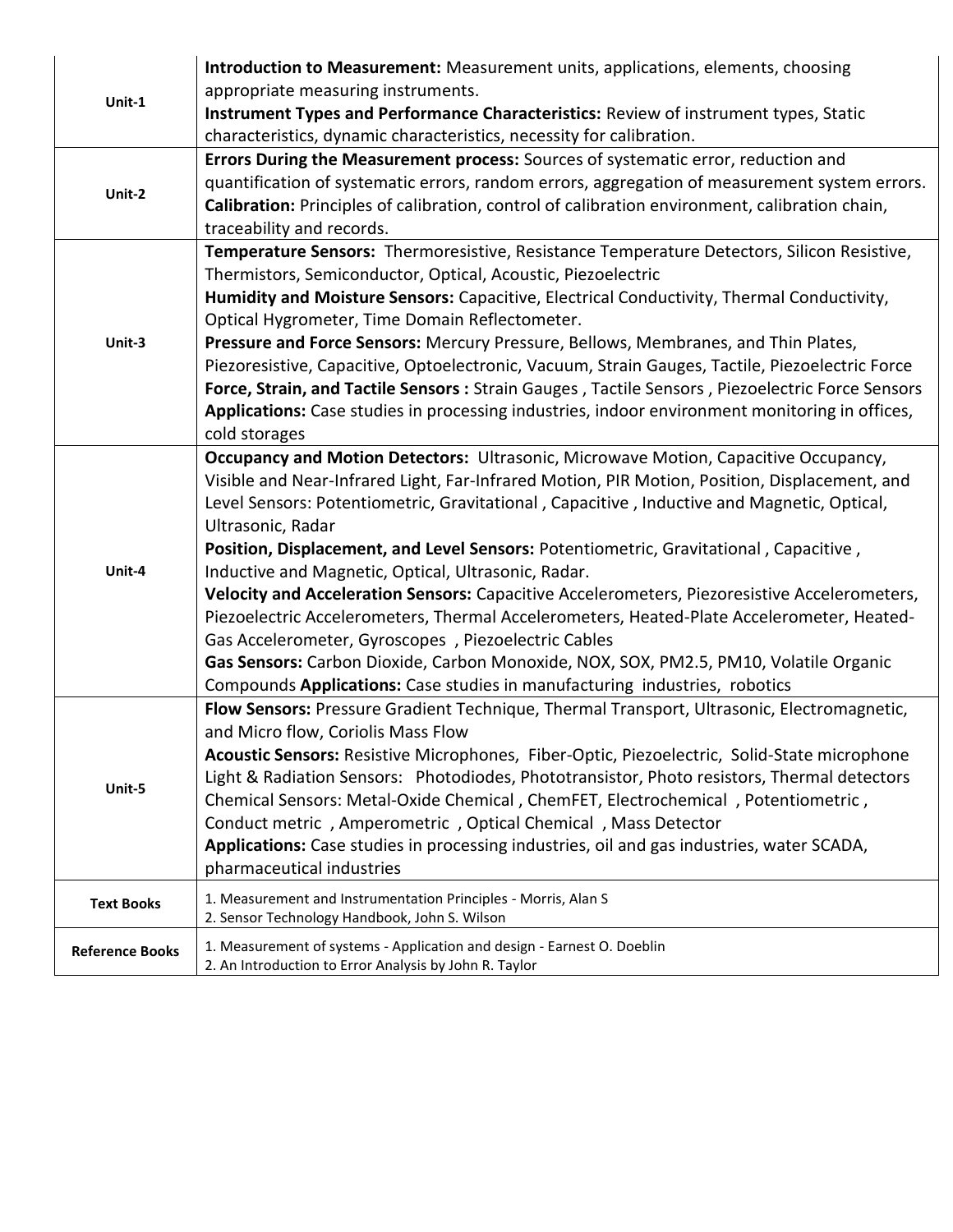## **Business Intelligence & Analytics**

| Objective              | To make students to extract insights from large volumes of data in various forms, either structured or<br>unstructured by employing statistical mathematics techniques for drawing conclusions about that information.                                                                                                                                                                                                                                                                                                                                                                                                                                                                                                                                                    |
|------------------------|---------------------------------------------------------------------------------------------------------------------------------------------------------------------------------------------------------------------------------------------------------------------------------------------------------------------------------------------------------------------------------------------------------------------------------------------------------------------------------------------------------------------------------------------------------------------------------------------------------------------------------------------------------------------------------------------------------------------------------------------------------------------------|
| <b>Outcomes</b>        | Analyse the data and conclude on:<br>1. What happened (Descriptive Analytics)<br>2. Why did it happen(Diagnostics Analytics)                                                                                                                                                                                                                                                                                                                                                                                                                                                                                                                                                                                                                                              |
| <b>Pre-Requisites</b>  | Basic mathematics, units and conversions, Algebra, Trigonmetry, Geometry                                                                                                                                                                                                                                                                                                                                                                                                                                                                                                                                                                                                                                                                                                  |
| Unit-1                 | <b>Essentials of Data analysis</b> - Data Collection, Data Cleansing, Data Exploration, Statistical<br>Analysis, Reporting, Decision<br>Statistical Methods: Arithmetic mean: The Arithmetic mean of grouped Data, The Median: The<br>mode; The variance and standard deviation: Interpretation of SD, Chebyshev's Lemma or Rule<br>(for sample), Skewness and Kurtosis, Skewness and its measurement, Kurtosis and its<br>measurements.<br>Introduction to R/Phython: Introduction, mathematical and statistical functions and use cases<br>of R/Python<br>Applications: Estimating errors in from Calibration Data, Estimating average weather condition<br>of a place, Estimating average population/GDP of a country (practice using MS-Excel &<br>R/Python-software) |
| Unit-2                 | Visualization: Line graphs, Geometric Forms, Pictorial Diagrams, Control Charts, Radar charts,<br>Parteto Diagrams, Histograms, Pie Charts, Histogram, Scatter diagram, Flow charts,<br>Applications: Graphical representation of data from Battery health monitoring, Indoor Air<br>Quality, CO2 emissions by country/region (Practice using MS-Excel & R/Python-software)                                                                                                                                                                                                                                                                                                                                                                                               |
| Unit-3                 | Time series Analysis: Characteristics Movements in a time series; Time series models;<br>Measurement of Trend; Secular Trend; Seasonal Movements; Cyclical Movements; Irregular<br>Movements; Long Cycles, Applications: Analyze the trends of population growth, global<br>temperatures, solar radiation, wind patterns. (Practice using MS-Excel & R/Python-software)                                                                                                                                                                                                                                                                                                                                                                                                   |
| Unit-4                 | <b>Self-Service Business Intelligence and Analytics:</b><br>What is self-service Business Intelligence and Analytics? The need for self-service, How to determine requirements<br>for Self Service, Benefits and Issues with Self-Service, Designing sustainable Self Service solutions, Using the self-<br>service tools, Sourcing data from persona data sources, across the web and Corporate IT Systems, Preparation of<br>data, creation of models and loading of data to models, Creation of effective data visualizations                                                                                                                                                                                                                                          |
| Unit-5                 | <b>BI Tools</b><br>Getting Started with BI Tools and Analytics. Create real-time dashboards, Create custom<br>visualizations which can be re-usable in reports and dashboards, Exploring live connections to<br>data with BI, Connecting directly to data bases - SQL Server etc., Introduction to BI<br>Development API, Leveraging custom visuals in BI                                                                                                                                                                                                                                                                                                                                                                                                                 |
| <b>Reference Books</b> | Statistics Concepts and applications, Nabendu pal & Sahadeb sarkar<br>Linear algebra and its applications, Strang G Caluclus, Anton, Bivens, Davis<br>Dalgaard, Peter, "Introductory statistics with R", Springer Science & Business Media, 2008.<br>Brain S. Everitt, "A Handbook of Statistical Analysis Using R", Second Edition, 4 LLC, 2014.<br>Applied Microsoft Power BI: Bring your data to life!, Teo Lachev, 2015<br>Introducing Microsoft Power BI, Alberto Ferrari and Marco Russo, 2016                                                                                                                                                                                                                                                                      |